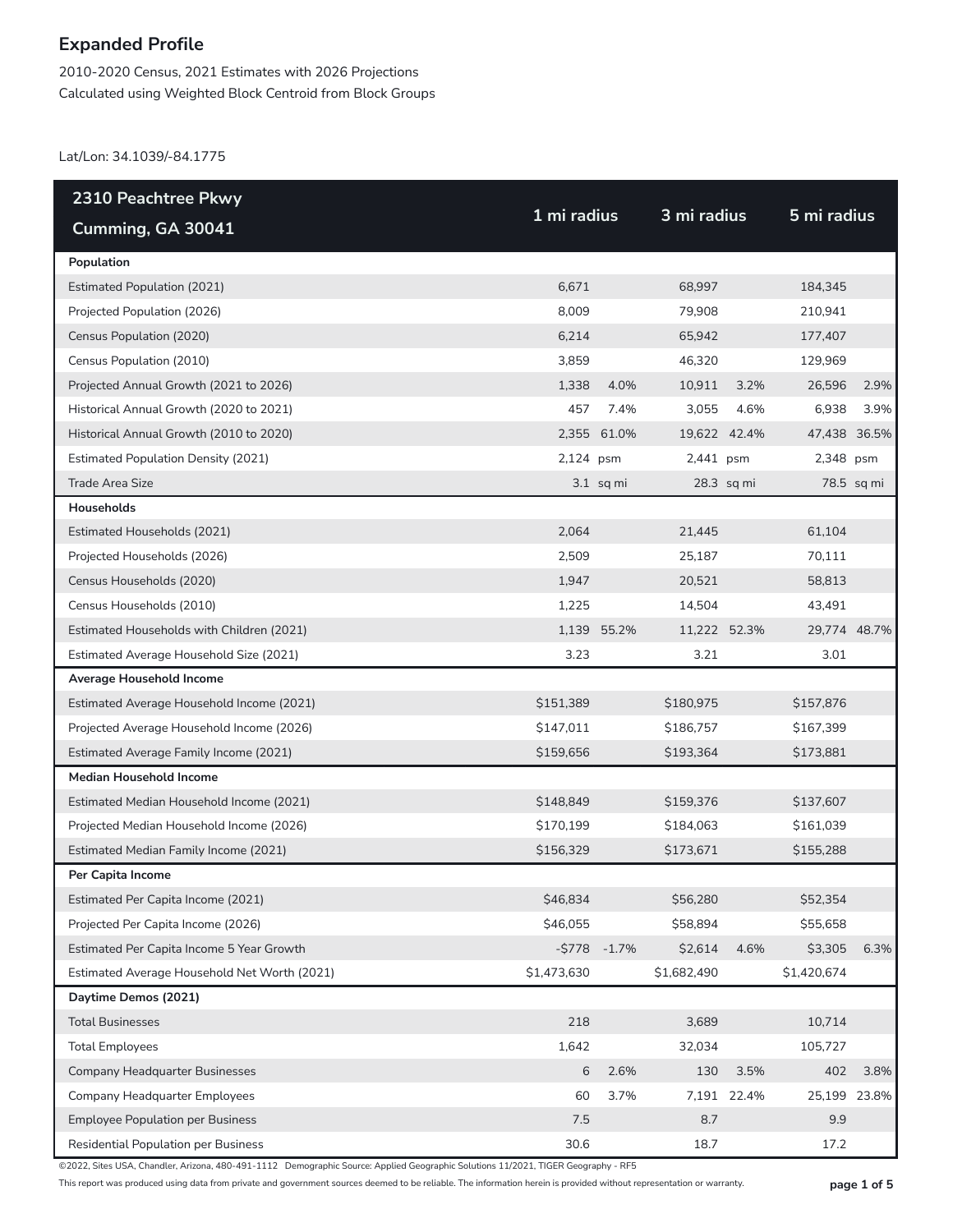2010-2020 Census, 2021 Estimates with 2026 Projections Calculated using Weighted Block Centroid from Block Groups

Lat/Lon: 34.1039/-84.1775

| 2310 Peachtree Pkwy                             |             |             |              |             |               |             |
|-------------------------------------------------|-------------|-------------|--------------|-------------|---------------|-------------|
| Cumming, GA 30041                               | 1 mi radius |             | 3 mi radius  |             | 5 mi radius   |             |
| Race & Ethnicity                                |             |             |              |             |               |             |
| <b>White (2021)</b>                             |             | 3,305 49.5% | 38,455       | 55.7%       | 94,553 51.3%  |             |
| Black or African American (2021)                | 256         | 3.8%        | 3,772        | 5.5%        | 12,547        | 6.8%        |
| American Indian or Alaska Native (2021)         | 18          | 0.3%        | 153          | 0.2%        | 502           | 0.3%        |
| Asian (2021)                                    |             | 2,478 37.1% | 20,798 30.1% |             | 58,273 31.6%  |             |
| Hawaiian or Pacific Islander (2021)             |             |             | $22 -$       |             | $60 -$        |             |
| Other Race (2021)                               | 135         | 2.0%        | 1,103        | 1.6%        | 5,124         | 2.8%        |
| Two or More Races (2021)                        | 479         | 7.2%        | 4,694        | 6.8%        | 13,286        | 7.2%        |
| Not Hispanic or Latino Population (2021)        |             | 6,314 94.7% | 65,274 94.6% |             | 171,336 92.9% |             |
| Hispanic or Latino Population (2021)            | 357         | 5.3%        | 3,723        | 5.4%        | 13,009        | 7.1%        |
| Not Hispanic or Latino Population (2026)        | 7,561       | 94.4%       | 75,444       | 94.4%       | 195,877 92.9% |             |
| Hispanic or Latino Population (2026)            | 448         | 5.6%        | 4,464        | 5.6%        | 15,063        | 7.1%        |
| Not Hispanic or Latino Population (2020)        |             | 5,841 94.0% | 61,989       | 94.0%       | 163,702 92.3% |             |
| Hispanic or Latino Population (2020)            | 373         | 6.0%        | 3,953        | 6.0%        | 13,706        | 7.7%        |
| Not Hispanic or Latino Population (2010)        |             | 3,672 95.2% | 44,176 95.4% |             | 120,621 92.8% |             |
| Hispanic or Latino Population (2010)            | 187         | 4.8%        | 2,144        | 4.6%        | 9,348         | 7.2%        |
| Projected Hispanic Annual Growth (2021 to 2026) | 91          | 5.1%        | 741          | 4.0%        | 2,055         | 3.2%        |
| Historic Hispanic Annual Growth (2010 to 2021)  | 169         | 8.2%        | 1,578        | 6.7%        | 3,661         | 3.6%        |
| Age Distribution (2021)                         |             |             |              |             |               |             |
| Age Under 5                                     | 454         | 6.8%        | 4,111        | 6.0%        | 10,890        | 5.9%        |
| Age 5 to 9 Years                                |             | 671 10.1%   | 6,297        | 9.1%        | 15,212        | 8.3%        |
| Age 10 to 14 Years                              |             | 715 10.7%   | 7,246        | 10.5%       | 17,447        | 9.5%        |
| Age 15 to 19 Years                              | 528         | 7.9%        | 5,598        | 8.1%        | 14,309        | 7.8%        |
| Age 20 to 24 Years                              | 253         | 3.8%        | 2,746        | 4.0%        | 8,109         | 4.4%        |
| Age 25 to 29 Years                              | 178         | 2.7%        | 2,045        | 3.0%        | 8,088         | 4.4%        |
| Age 30 to 34 Years                              | 356         | 5.3%        | 3,190        | 4.6%        | 10,632        | 5.8%        |
| Age 35 to 39 Years                              | 573         | 8.6%        | 5,392        | 7.8%        | 14,647        | 7.9%        |
| Age 40 to 44 Years                              |             | 671 10.1%   | 6,532        | 9.5%        | 16,926        | 9.2%        |
| Age 45 to 49 Years                              | 593         | 8.9%        | 6,605        | 9.6%        | 16,977        | 9.2%        |
| Age 50 to 54 Years                              | 465         | 7.0%        | 5,353        | 7.8%        | 14,289        | 7.8%        |
| Age 55 to 59 Years                              | 339         | 5.1%        | 4,067        | 5.9%        | 11,044        | 6.0%        |
| Age 60 to 64 Years                              | 284         | 4.3%        | 2,931        | 4.2%        | 8,170         | 4.4%        |
| Age 65 to 74 Years                              | 374         | 5.6%        | 4,139        | 6.0%        | 10,945        | 5.9%        |
| Age 75 to 84 Years                              | 178         | 2.7%        | 2,054        | 3.0%        | 5,109         | 2.8%        |
| Age 85 Years or Over                            | 39          | 0.6%        | 690          | 1.0%        | 1,553         | 0.8%        |
| Median Age                                      | 35.6        |             | 37.3         |             | 36.8          |             |
| Gender Age Distribution (2021)                  |             |             |              |             |               |             |
| Female Population                               |             | 3,304 49.5% | 34,547 50.1% |             | 93,189 50.6%  |             |
| Age 0 to 19 Years                               |             | 1,146 34.7% | 11,378 32.9% |             | 28,285 30.4%  |             |
| Age 20 to 64 Years                              |             | 1,842 55.8% | 19,522 56.5% |             | 55,412 59.5%  |             |
| Age 65 Years or Over                            | 316         | 9.6%        |              | 3,647 10.6% |               | 9,492 10.2% |
| Female Median Age                               | 35.6        |             | 37.2         |             | 36.9          |             |
| Male Population                                 |             | 3,367 50.5% | 34,449 49.9% |             | 91,156 49.4%  |             |
| Age 0 to 19 Years                               |             | 1,223 36.3% | 11,874 34.5% |             | 29,572 32.4%  |             |
| Age 20 to 64 Years                              |             | 1,870 55.5% | 19,340 56.1% |             | 53,468 58.7%  |             |
| Age 65 Years or Over                            | 275         | 8.2%        | 3,236        | 9.4%        | 8,115         | 8.9%        |
| Male Median Age                                 | 35.7        |             | 37.5         |             | 36.8          |             |

©2022, Sites USA, Chandler, Arizona, 480-491-1112 Demographic Source: Applied Geographic Solutions 11/2021, TIGER Geography - RF5

This report was produced using data from private and government sources deemed to be reliable. The information herein is provided without representation or warranty. **page 2 of 5**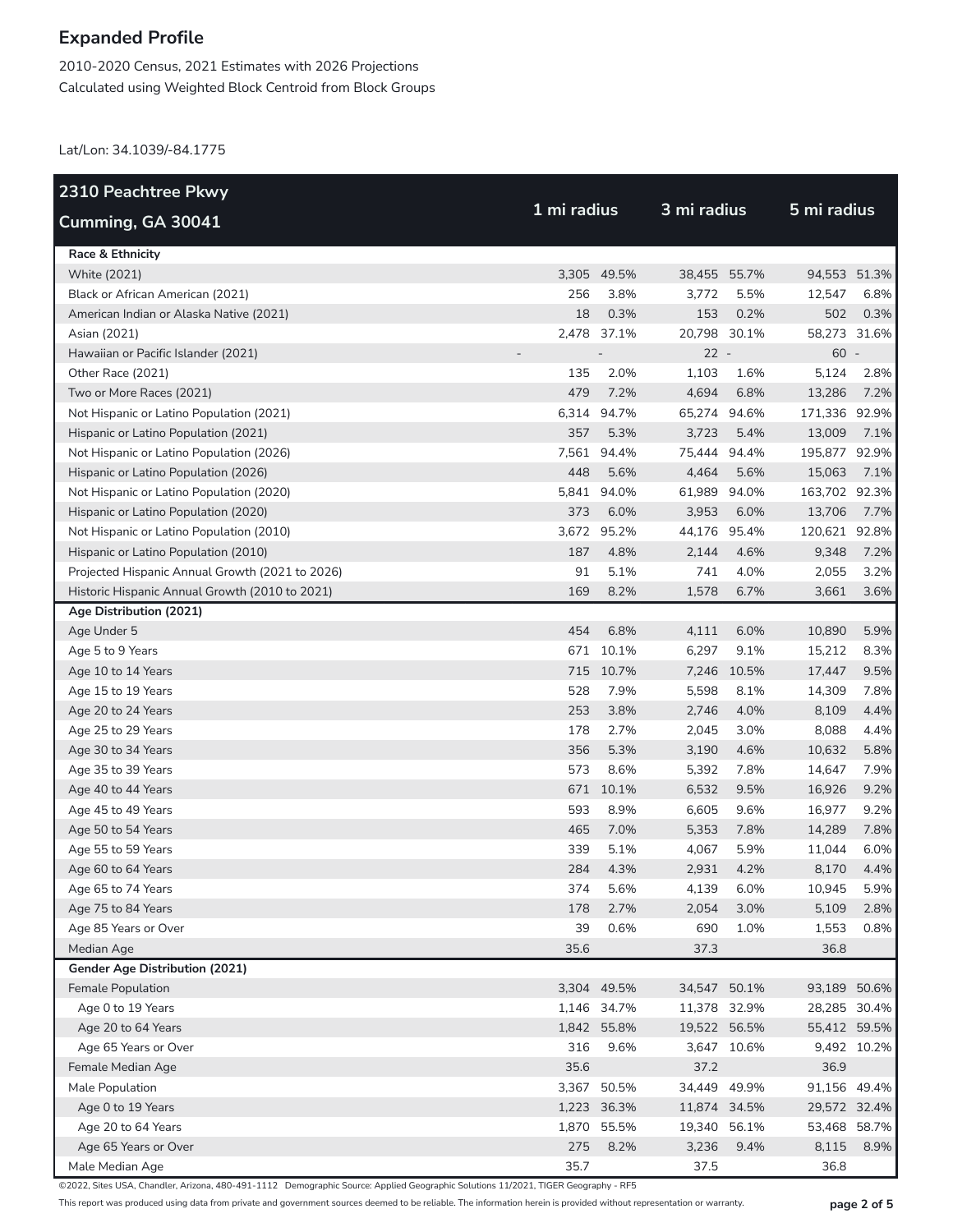2010-2020 Census, 2021 Estimates with 2026 Projections Calculated using Weighted Block Centroid from Block Groups

Lat/Lon: 34.1039/-84.1775

| 2310 Peachtree Pkwy                          |             |             |              |             |               |             |
|----------------------------------------------|-------------|-------------|--------------|-------------|---------------|-------------|
| Cumming, GA 30041                            | 1 mi radius |             | 3 mi radius  |             | 5 mi radius   |             |
| Household Income Distribution (2021)         |             |             |              |             |               |             |
| HH Income \$200,000 or More                  |             | 593 28.7%   |              | 7,444 34.7% | 17,184 28.1%  |             |
| HH Income \$150,000 to \$199,999             |             | 309 15.0%   |              | 3,252 15.2% |               | 8.606 14.1% |
| HH Income \$100,000 to \$149,999             |             | 578 28.0%   |              | 4,731 22.1% | 13,157 21.5%  |             |
| HH Income \$75,000 to \$99,999               |             | 239 11.6%   | 1,804        | 8.4%        |               | 6,778 11.1% |
| HH Income \$50,000 to \$74,999               |             | 210 10.2%   | 1,930        | 9.0%        |               | 6,676 10.9% |
| HH Income \$35,000 to \$49,999               | 87          | 4.2%        | 793          | 3.7%        | 3.275         | 5.4%        |
| HH Income \$25,000 to \$34,999               | 16          | 0.8%        | 496          | 2.3%        | 1,676         | 2.7%        |
| HH Income \$15,000 to \$24,999               | 13          | 0.7%        | 302          | 1.4%        | 1,504         | 2.5%        |
| HH Income Under \$15,000                     | 19          | 0.9%        | 693          | 3.2%        | 2,249         | 3.7%        |
| HH Income \$35,000 or More                   |             | 2,016 97.7% | 19,953 93.0% |             | 55,675 91.1%  |             |
| HH Income \$75,000 or More                   |             | 1,718 83.3% | 17,231 80.3% |             | 45,724 74.8%  |             |
| Housing (2021)                               |             |             |              |             |               |             |
| <b>Total Housing Units</b>                   | 2,083       |             | 22,074       |             | 62,337        |             |
| <b>Housing Units Occupied</b>                |             | 2.064 99.1% | 21,445 97.2% |             | 61,104 98.0%  |             |
| Housing Units Owner-Occupied                 |             | 1,729 83.8% | 18,869 88.0% |             | 49,377 80.8%  |             |
| Housing Units, Renter-Occupied               |             | 334 16.2%   |              | 2,576 12.0% | 11,727 19.2%  |             |
| Housing Units, Vacant                        | 19          | 0.9%        | 629          | 2.9%        | 1,232         | 2.0%        |
| <b>Marital Status (2021)</b>                 |             |             |              |             |               |             |
| Never Married                                |             | 936 19.4%   | 11,325 22.1% |             | 32,962 23.4%  |             |
| <b>Currently Married</b>                     |             | 3,156 65.3% | 34,771 67.7% |             | 90,356 64.2%  |             |
| Separated                                    | 94          | 1.9%        | 964          | 1.9%        | 4,136         | 2.9%        |
| Widowed                                      | 196         | 4.1%        | 1,393        | 2.7%        | 3,782         | 2.7%        |
| Divorced                                     | 448         | 9.3%        | 2,890        | 5.6%        | 9,559         | 6.8%        |
| Household Type (2021)                        |             |             |              |             |               |             |
| Population Family                            |             | 6,304 94.5% | 65,358 94.7% |             | 169,618 92.0% |             |
| Population Non-Family                        | 364         | 5.5%        | 3,379        | 4.9%        | 14,171        | 7.7%        |
| <b>Population Group Quarters</b>             | $3 -$       |             | 260          | 0.4%        | 556           | 0.3%        |
| <b>Family Households</b>                     |             | 1,783 86.4% | 18,638 86.9% |             | 49,613 81.2%  |             |
| Non-Family Households                        |             | 280 13.6%   |              | 2,806 13.1% | 11,492 18.8%  |             |
| Married Couple with Children                 |             | 986 31.2%   |              | 9,829 28.3% | 25.019 27.7%  |             |
| Average Family Household Size                | 3.5         |             | 3.5          |             | 3.4           |             |
| Household Size (2021)                        |             |             |              |             |               |             |
| 1 Person Households                          |             | 216 10.5%   |              | 2,352 11.0% |               | 9,487 15.5% |
| 2 Person Households                          |             | 506 24.5%   |              | 5,328 24.8% | 16,006 26.2%  |             |
| 3 Person Households                          |             | 383 18.6%   |              | 4,106 19.1% | 11,980 19.6%  |             |
| 4 Person Households                          |             | 624 30.2%   |              | 6,283 29.3% | 15,376 25.2%  |             |
| 5 Person Households                          |             | 234 11.3%   |              | 2,402 11.2% | 5,767         | 9.4%        |
| 6 or More Person Households                  | 100         | 4.8%        | 974          | 4.5%        | 2,489         | 4.1%        |
| Household Vehicles (2021)                    |             |             |              |             |               |             |
| Households with 0 Vehicles Available         | 27          | 1.3%        | 344          | 1.6%        | 1,199         | 2.0%        |
| Households with 1 Vehicles Available         |             | 359 17.4%   |              | 3,298 15.4% | 13,845 22.7%  |             |
| Households with 2 or More Vehicles Available |             | 1,677 81.3% | 17,803 83.0% |             | 46,060 75.4%  |             |
| <b>Total Vehicles Available</b>              | 4,275       |             | 46,795       |             | 125,447       |             |
| Average Vehicles Per Household               | 2.1         |             | 2.2          |             | 2.1           |             |

©2022, Sites USA, Chandler, Arizona, 480-491-1112 Demographic Source: Applied Geographic Solutions 11/2021, TIGER Geography - RF5

This report was produced using data from private and government sources deemed to be reliable. The information herein is provided without representation or warranty. **page 3 of 5**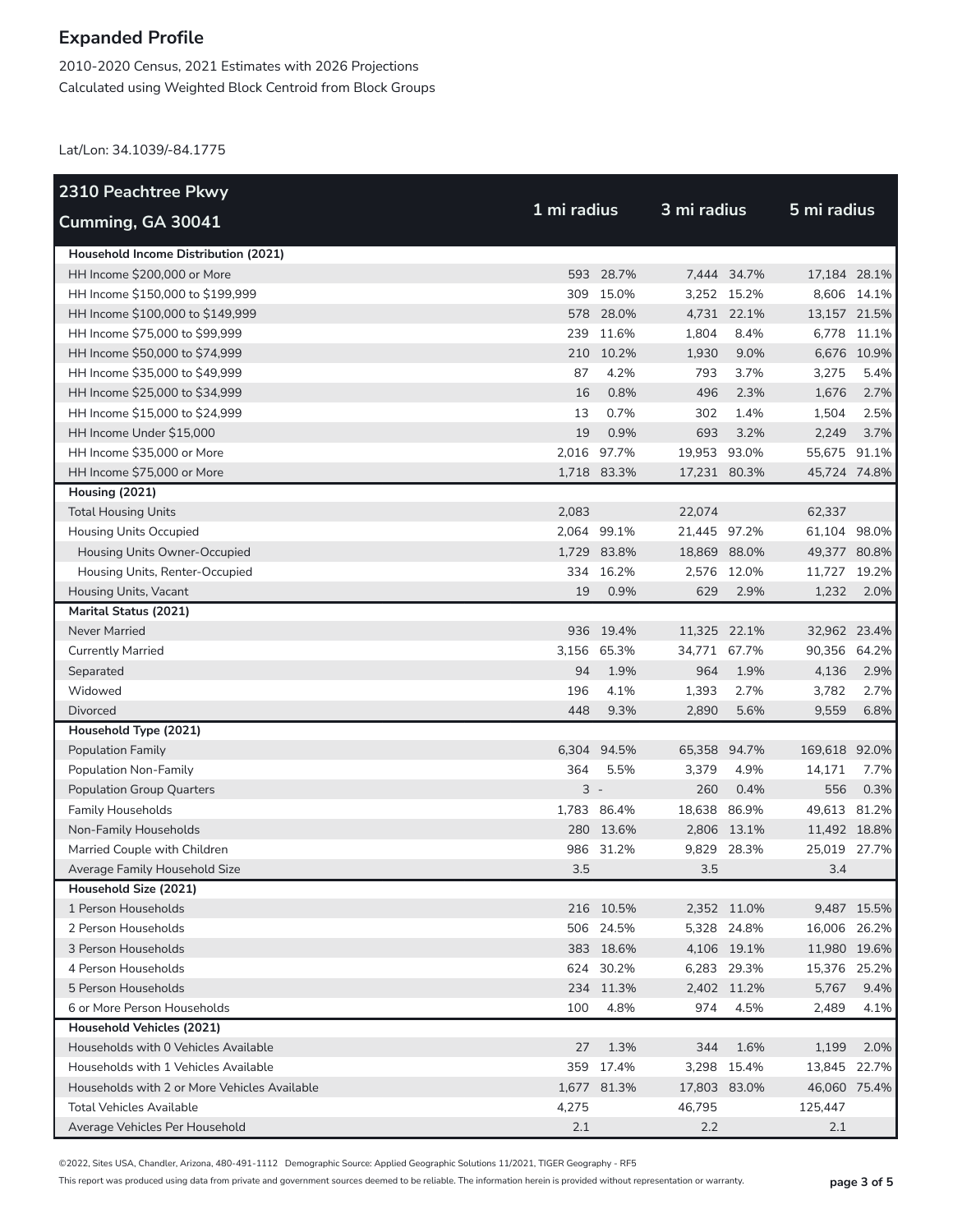2010-2020 Census, 2021 Estimates with 2026 Projections Calculated using Weighted Block Centroid from Block Groups

Lat/Lon: 34.1039/-84.1775

| <b>2310 Peachtree Pkwy</b>                      |                     |               |                  |             |                  |       |
|-------------------------------------------------|---------------------|---------------|------------------|-------------|------------------|-------|
| Cumming, GA 30041                               | 1 mi radius         |               | 3 mi radius      |             | 5 mi radius      |       |
| Labor Force (2021)                              |                     |               |                  |             |                  |       |
| Estimated Labor Population Age 16 Years or Over | 4,681               |               | 49,859           |             | 137.337          |       |
| <b>Estimated Civilian Employed</b>              |                     | 3,016 64.4%   | 31,843 63.9%     |             | 90,491 65.9%     |       |
| <b>Estimated Civilian Unemployed</b>            | 89                  | 1.9%          | 1,150            | 2.3%        | 3,739            | 2.7%  |
| <b>Estimated in Armed Forces</b>                |                     |               | $24 -$           |             | 64 -             |       |
| <b>Estimated Not in Labor Force</b>             |                     | 1,576 33.7%   | 16,842 33.8%     |             | 43,042 31.3%     |       |
| Unemployment Rate                               | 1.9%                |               | 2.3%             |             | 2.7%             |       |
| Occupation (2021)                               |                     |               |                  |             |                  |       |
| Occupation: Population Age 16 Years or Over     | 3,016               |               | 31,843           |             | 90,491           |       |
| Management, Business, Financial Operations      |                     | 886 29.4%     |                  | 9,854 30.9% | 26,657 29.5%     |       |
| Professional, Related                           |                     | 993 32.9%     | 10,685 33.6%     |             | 31,434 34.7%     |       |
| Service                                         | 251                 | 8.3%          | 2,623            | 8.2%        | 8,297            | 9.2%  |
| Sales, Office                                   |                     | 711 23.6%     |                  | 6,994 22.0% | 18,081 20.0%     |       |
| Farming, Fishing, Forestry                      |                     |               | 19               | $\sim$      | $35 -$           |       |
| Construct, Extraction, Maintenance              | 59                  | 2.0%          | 575              | 1.8%        | 2,077            | 2.3%  |
| Production, Transport Material Moving           | 115                 | 3.8%          | 1,093            | 3.4%        | 3,911            | 4.3%  |
| <b>White Collar Workers</b>                     | 2,590               | 85.9%         | 27,532 86.5%     |             | 76,172 84.2%     |       |
| <b>Blue Collar Workers</b>                      |                     | 425 14.1%     |                  | 4,311 13.5% | 14,319 15.8%     |       |
| <b>Consumer Expenditure (2021)</b>              |                     |               |                  |             |                  |       |
| <b>Total Household Expenditure</b>              | \$198.86 M          |               | \$2.36 B         |             | \$6.02 B         |       |
| <b>Total Non-Retail Expenditure</b>             | \$105.51 M          |               | 53.1% \$1.26 B   |             | 53.3% \$3.2 B    | 53.2% |
| <b>Total Retail Expenditure</b>                 | \$93.35 M           | 46.9% \$1.1 B |                  |             | 46.7% \$2.82 B   | 46.8% |
| Apparel                                         | \$7.32 M            |               | 3.7% \$87.02 M   |             | 3.7% \$220.81 M  | 3.7%  |
| Contributions                                   | \$7.18 M            |               | 3.6% \$87.18 M   |             | 3.7% \$217.34 M  | 3.6%  |
| Education                                       | \$7.33 M            |               | 3.7% \$90.36 M   |             | 3.8% \$221.82 M  | 3.7%  |
| Entertainment                                   | \$11.8 <sub>M</sub> |               | 5.9% \$140.34 M  |             | 6.0% \$355.57 M  | 5.9%  |
| Food and Beverages                              | \$28.57 M           |               | 14.4% \$336.14 M |             | 14.3% \$864.41 M | 14.4% |
| Furnishings and Equipment                       | \$7.26 M            |               | 3.7% \$86.11 M   |             | 3.7% \$218.73 M  | 3.6%  |
| Gifts                                           | \$5.56 M            |               | 2.8% \$68.07 M   |             | 2.9% \$168.59 M  | 2.8%  |
| <b>Health Care</b>                              | \$15.68 M           |               | 7.9% \$184.03 M  |             | 7.8% \$476.12 M  | 7.9%  |
| <b>Household Operations</b>                     | \$8.09 M            |               | 4.1% \$96.67 M   |             | 4.1% \$244.83 M  | 4.1%  |
| Miscellaneous Expenses                          | \$3.79 M            |               | 1.9% \$45.04 M   |             | 1.9% \$114.87 M  | 1.9%  |
| Personal Care                                   | \$2.66 M            |               | 1.3% \$31.45 M   |             | 1.3% \$80.51 M   | 1.3%  |
| Personal Insurance                              | \$1.57 M            |               | 0.8% \$18.92 M   |             | 0.8% \$47.24 M   | 0.8%  |
| Reading                                         | \$435.21 K          |               | $0.2\%$ \$5.19 M |             | 0.2% \$13.21 M   | 0.2%  |
| Shelter                                         | \$41.46 M           |               | 20.9% \$491.89 M |             | 20.9% \$1.26 B   | 20.9% |
| Tobacco                                         | \$911.97 K          |               | 0.5% \$10.46 M   |             | 0.4% \$28.4 M    | 0.5%  |
| Transportation                                  | \$35.99 M           |               | 18.1% \$422.18 M |             | 17.9% \$1.08 B   | 18.0% |
| Utilities                                       | \$13.24 M           |               | 6.7% \$154.83 M  |             | 6.6% \$403.72 M  | 6.7%  |
| <b>Educational Attainment (2021)</b>            |                     |               |                  |             |                  |       |
| Adult Population Age 25 Years or Over           | 4,050               |               | 43,000           |             | 118,378          |       |
| Elementary (Grade Level 0 to 8)                 | 99                  | 2.4%          | 742              | 1.7%        | 3,105            | 2.6%  |
| Some High School (Grade Level 9 to 11)          | 73                  | 1.8%          | 806              | 1.9%        | 2,655            | 2.2%  |
| High School Graduate                            | 383                 | 9.5%          | 3,765            | 8.8%        | 11,872           | 10.0% |
| Some College                                    |                     | 442 10.9%     |                  | 4,942 11.5% | 14,135 11.9%     |       |
| Associate Degree Only                           | 203                 | 5.0%          | 2,452            | 5.7%        | 6,545            | 5.5%  |
| <b>Bachelor Degree Only</b>                     |                     | 1,681 41.5%   | 17,902 41.6%     |             | 46,878           | 39.6% |
| Graduate Degree                                 |                     | 1,167 28.8%   | 12,390 28.8%     |             | 33,190           | 28.0% |

©2022, Sites USA, Chandler, Arizona, 480-491-1112 Demographic Source: Applied Geographic Solutions 11/2021, TIGER Geography - RF5

This report was produced using data from private and government sources deemed to be reliable. The information herein is provided without representation or warranty. **page 4 of 5**